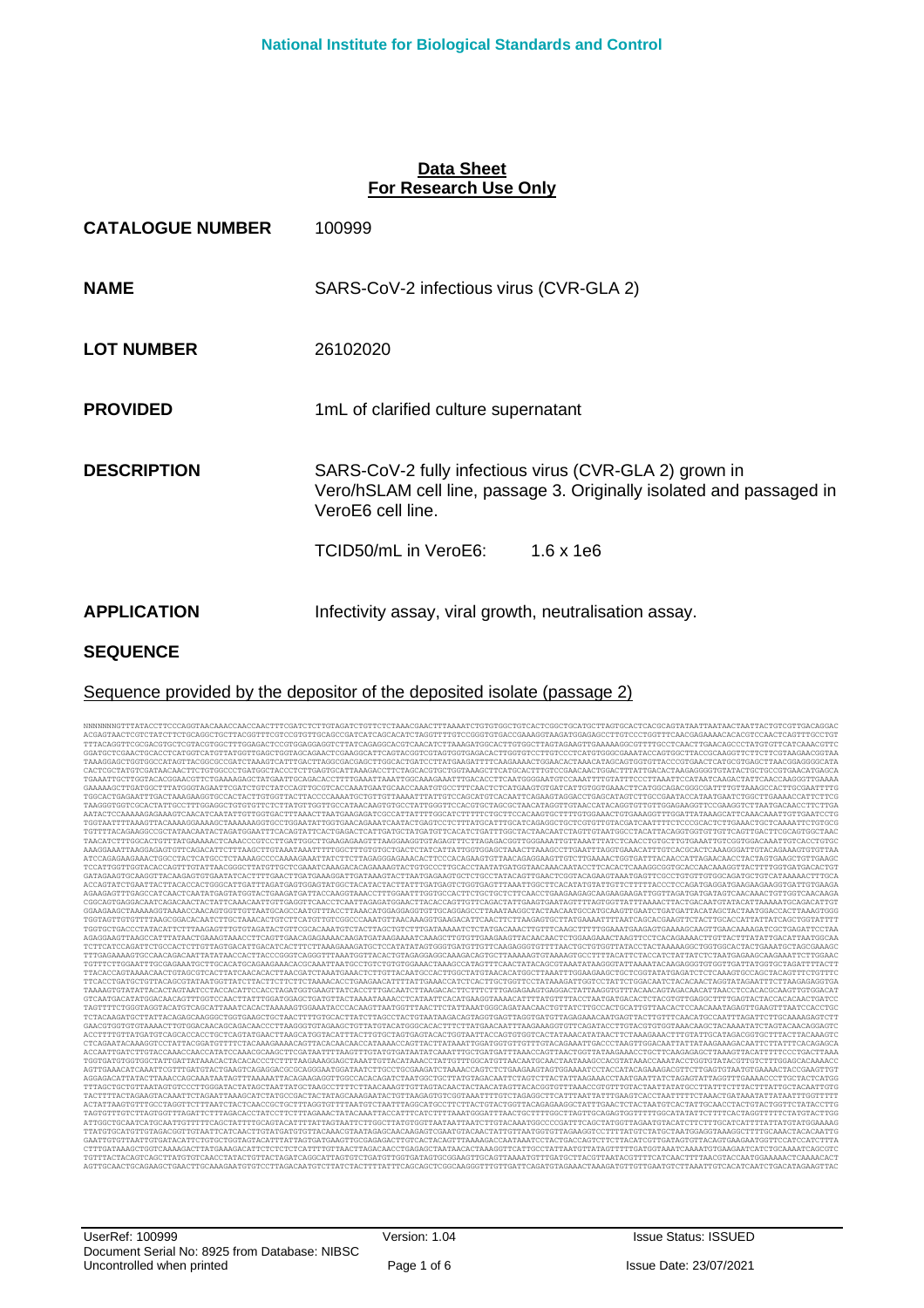## **National Institute for Biological Standards and Control**

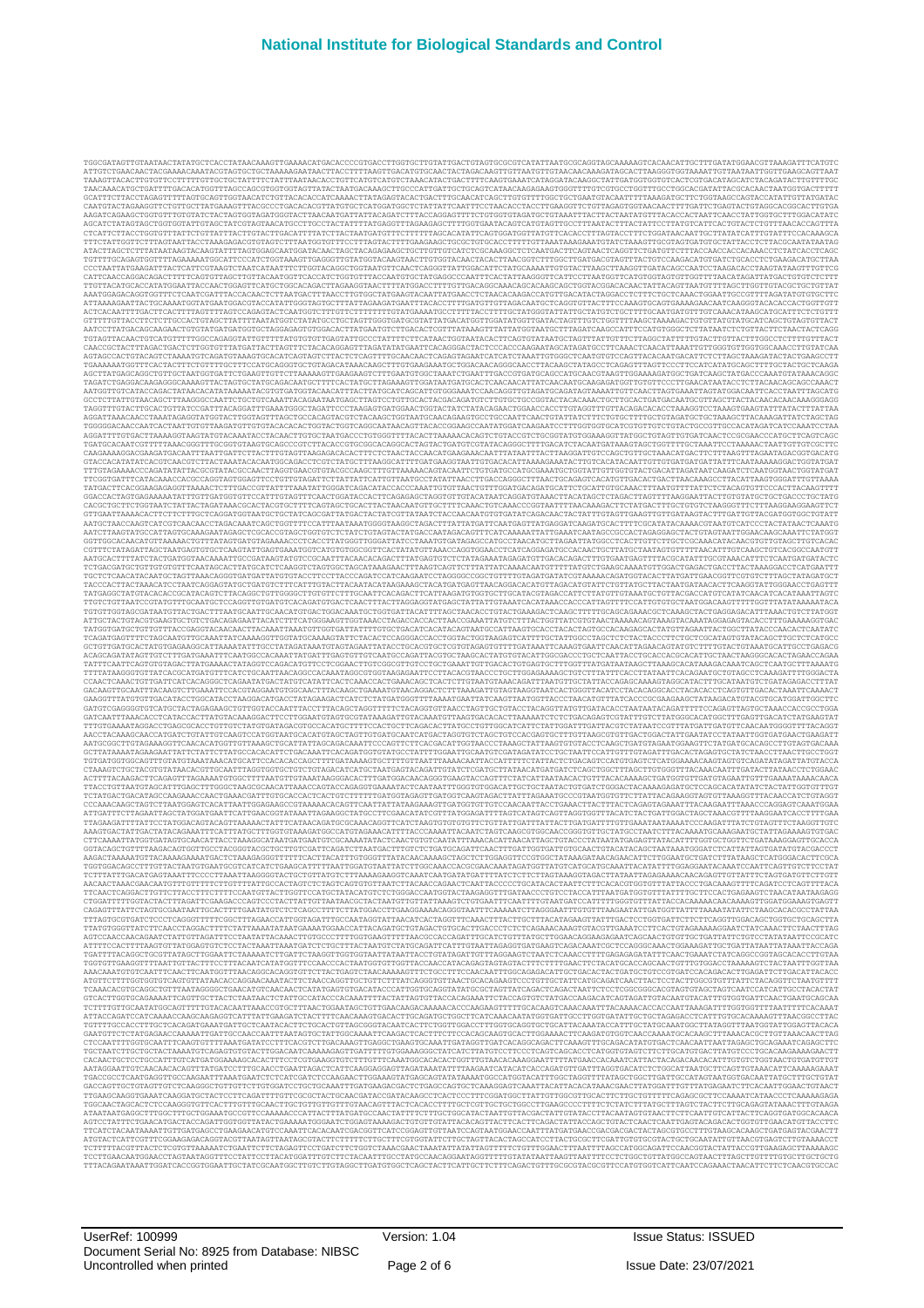

## Variant table of passage 3 (#100999, lot 26102020)

In blue are variants present in the sequence provided by the depositor.

Details about the sequencing protocol is available on request.

| <b>Position</b><br>(NC_045512.2) | Ref              | Alt                       | SNP/indel  | Syn/NonSyn | Proportion | Gene                 |
|----------------------------------|------------------|---------------------------|------------|------------|------------|----------------------|
| 241                              | $\mathsf C$      | $\mathsf T$               | <b>SNP</b> | N/A        | 0.9992     | CHR_START-<br>ORF1ab |
| 2497                             | A                | G                         | <b>SNP</b> | Syn        | 0.0753     | ORF1ab               |
| 3037                             | $\mathsf{C}$     | $\mathsf T$               | <b>SNP</b> | Syn        | 0.9989     | ORF1ab               |
| 3082                             | Α                | G                         | SNP        | Syn        | 0.0770     | ORF1ab               |
| 6696                             | $\mathsf C$      | <b>CT</b>                 | insertion  | N/A        | 0.0490     | ORF1ab               |
| 9360                             | $\mathsf{C}$     | $\sf T$                   | <b>SNP</b> | Thr-->Ile  | 0.0364     | ORF1ab               |
| 9502                             | $\mathsf{C}$     | $\mathsf T$               | <b>SNP</b> | Syn        | 0.0110     | ORF1ab               |
| 14408                            | $\mathsf{C}$     | $\top$                    | <b>SNP</b> | Pro-->Leu  | 0.9995     | ORF1ab               |
| 16389                            | T                | A                         | <b>SNP</b> | Asn-->Lys  | 0.2212     | ORF1ab               |
| 19724                            | $\mathsf T$      | $\mathsf C$               | <b>SNP</b> | Val-->Ala  | 0.9995     | ORF1ab               |
| 19983                            | $\mathsf C$      | T                         | <b>SNP</b> | Syn        | 0.0119     | ORF1ab               |
| 20011                            | G                | A                         | <b>SNP</b> | Val-->Ile  | 0.0202     | ORF1ab               |
| 22205                            | G                | $\mathsf C$               | SNP        | Asp-->His  | 0.0380     | $\sf S$              |
| 22879                            | $\mathsf{C}$     | $\boldsymbol{\mathsf{A}}$ | <b>SNP</b> | Asn-->Lys  | 0.9992     | $\sf S$              |
| 23403                            | A                | G                         | <b>SNP</b> | Asp-->Gly  | 0.9994     | $\sf S$              |
| 23525                            | $\mathsf{C}$     | $\mathsf T$               | SNP        | His-->Tyr  | 0.0943     | $\mathsf S$          |
| 23582                            | TATCAGACTCAGACTA | $\mathsf T$               | deletion   | N/A        | 0.0594     | $\sf S$              |
| 23607                            | G                | A                         | <b>SNP</b> | Arg-->Gln  | 0.0338     | $\mathsf S$          |
| 23607                            | G                | $\mathsf C$               | SNP        | Arg-->Pro  | 0.0134     | $\mathsf S$          |
| 23607                            | G                | $\sf T$                   | <b>SNP</b> | Arg-->Leu  | 0.0733     | S                    |
| 24538                            | A                | $\mathsf C$               | <b>SNP</b> | Gln-->His  | 0.0490     | $\mathsf{S}$         |
| 26204                            | $\mathsf{C}$     | $\mathsf T$               | SNP        | Thr-->Ile  | 0.0680     | ORF3a                |
| 26258                            | T                | $\mathsf C$               | SNP        | Val-->Ala  | 0.2813     | E                    |
| 29573                            | G                | $\mathsf{T}$              | <b>SNP</b> | Val-->Phe  | 0.9928     | E                    |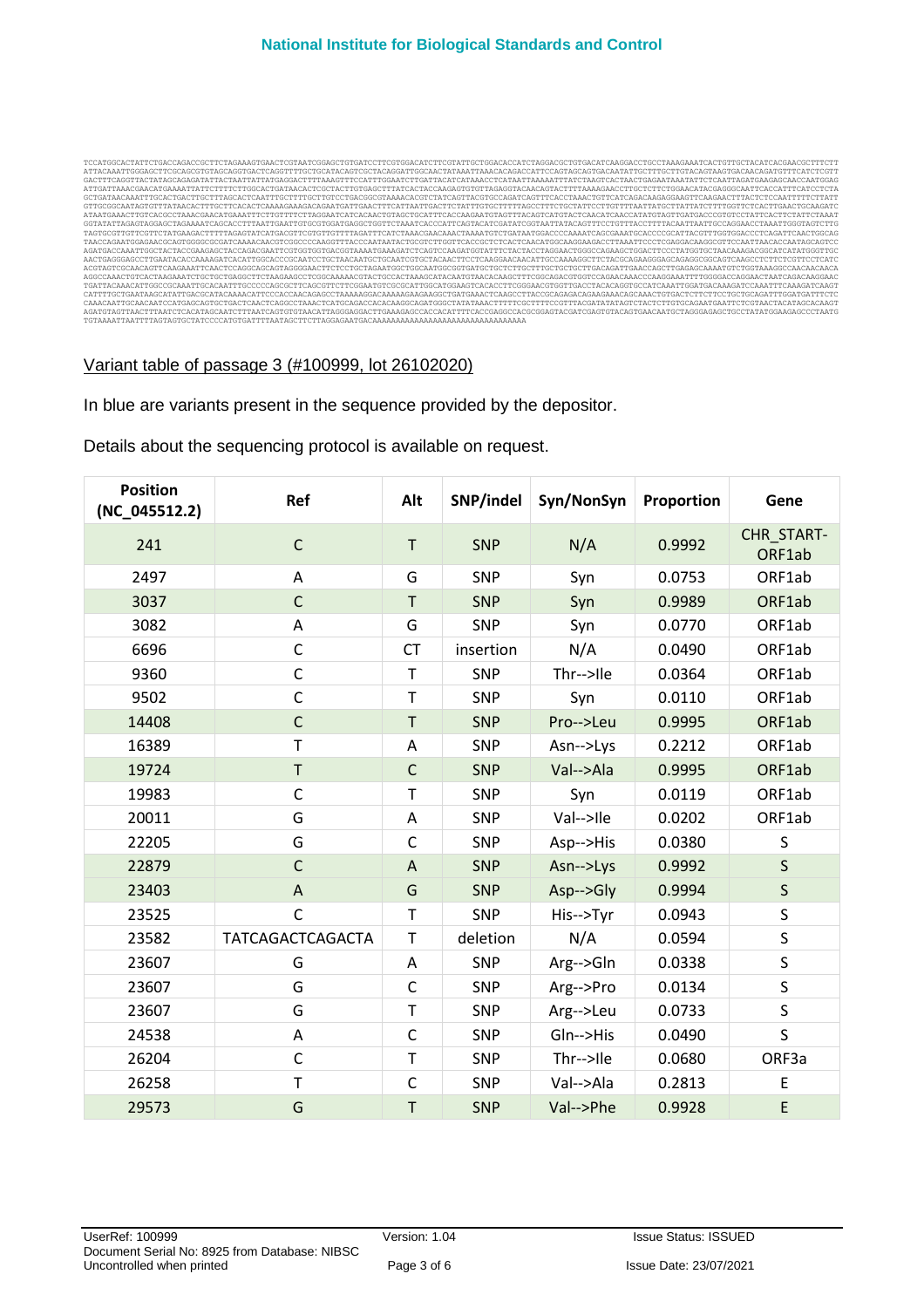| <b>DEPOSITOR</b>        | Original virus (passage 2) received from Prof Arvind Patel, The MRC-<br>University of Glasgow Centre for Virus Research, The University of<br>Glasgow. Passage 3 virus grown by CFAR                                                |
|-------------------------|-------------------------------------------------------------------------------------------------------------------------------------------------------------------------------------------------------------------------------------|
| <b>REFERENCE</b>        | Rihn et al. A plasmid DNA-launched SARS-CoV-2 reverse genetics<br>system and coronavirus toolkit for COVID-19 research. PLOS<br>Biology, 2021.<br>https://journals.plos.org/plosbiology/article?id=10.1371/journal.pbio.3<br>001091 |
| <b>ACKNOWLEDGEMENTS</b> | The acknowledgment should read: "The [Insert reagent name] was<br>provided by the NIBSC Research Reagent Repository, UK. With<br>thanks to [Insert Depositor]."                                                                     |

Please also ensure that you send us a copy of any papers resulting from work using reagents acquired through CFAR, this can be by e-mail or printed copy.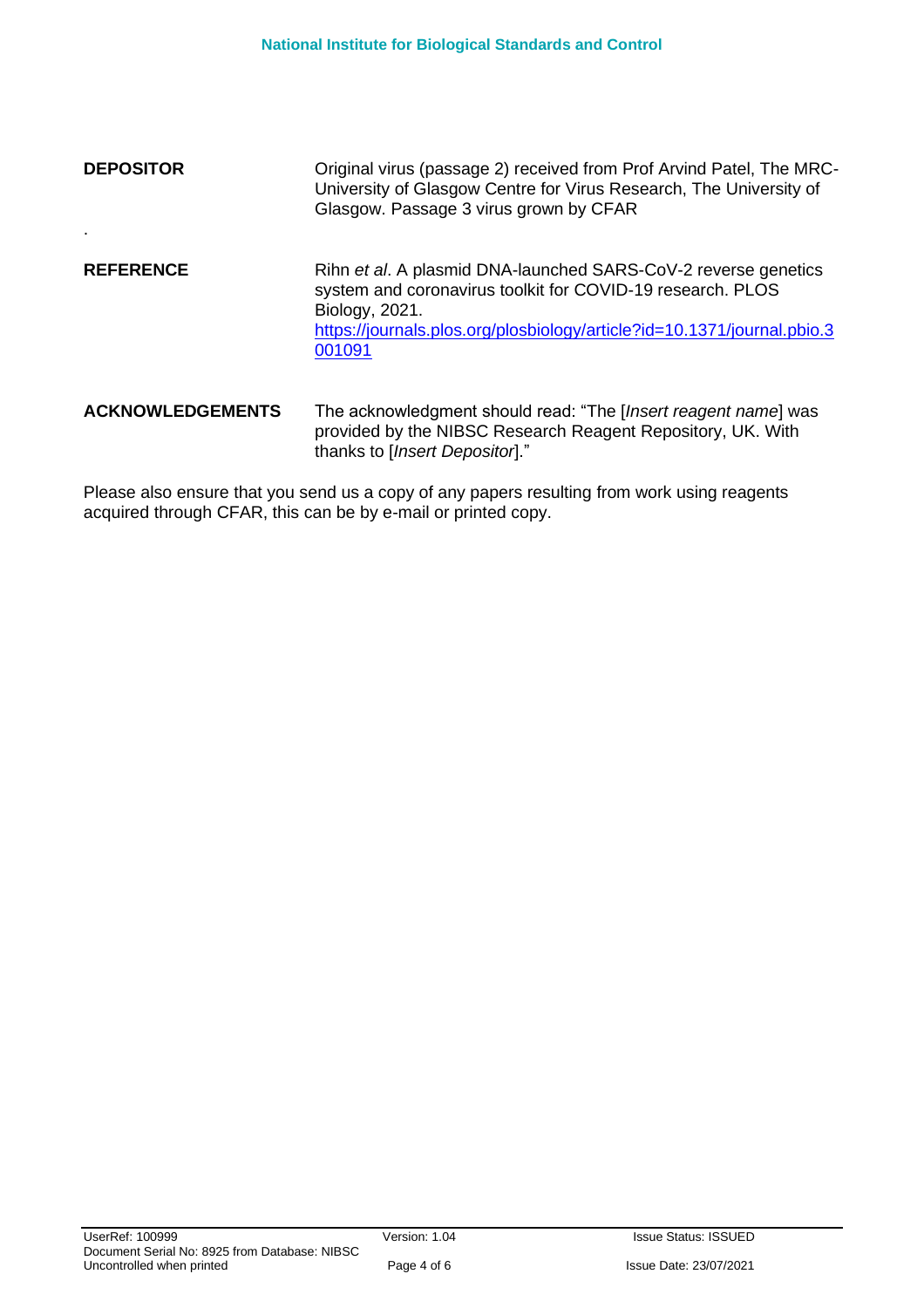

| Physical properties (at room temperature)                                                                                                                                                                                                                                                                                                                                         |                                                          |  |  |  |  |
|-----------------------------------------------------------------------------------------------------------------------------------------------------------------------------------------------------------------------------------------------------------------------------------------------------------------------------------------------------------------------------------|----------------------------------------------------------|--|--|--|--|
| Yellow/Pink, liquid<br>Physical appearance                                                                                                                                                                                                                                                                                                                                        |                                                          |  |  |  |  |
| Fire hazard<br>None                                                                                                                                                                                                                                                                                                                                                               |                                                          |  |  |  |  |
| <b>Chemical properties</b>                                                                                                                                                                                                                                                                                                                                                        |                                                          |  |  |  |  |
| Stable<br>Yes                                                                                                                                                                                                                                                                                                                                                                     | Corrosive:<br>No                                         |  |  |  |  |
| Hygroscopic<br>No                                                                                                                                                                                                                                                                                                                                                                 | Oxidising:<br>No                                         |  |  |  |  |
| Flammable<br>No                                                                                                                                                                                                                                                                                                                                                                   | Irritant:<br>No                                          |  |  |  |  |
| Other: Live SARS-CoV-2.<br>It is the responsibility of the end user to seek local biosafety approval for the storage and handling of<br>the material in their workplace                                                                                                                                                                                                           |                                                          |  |  |  |  |
| Handling:<br>CAUTION - This preparation is not for administration to humans or animals in the human food chain.<br>This preparation is hazardous to health. It should be used and discarded according to your own<br>laboratory's safety procedures. Such safety procedures should include the wearing of protective<br>clothing, gloves and use within ACDP3 or higher facility. |                                                          |  |  |  |  |
| <b>Toxicological properties</b>                                                                                                                                                                                                                                                                                                                                                   |                                                          |  |  |  |  |
| <b>Effects of inhalation:</b>                                                                                                                                                                                                                                                                                                                                                     | Likelihood of Coronavirus infection                      |  |  |  |  |
| Effects of ingestion:                                                                                                                                                                                                                                                                                                                                                             | Not established, avoid ingestion                         |  |  |  |  |
| Effects of skin absorption:                                                                                                                                                                                                                                                                                                                                                       | Not established, avoid contact with skin                 |  |  |  |  |
| <b>Suggested First Aid</b>                                                                                                                                                                                                                                                                                                                                                        |                                                          |  |  |  |  |
| Inhalation                                                                                                                                                                                                                                                                                                                                                                        | Seek medical advice                                      |  |  |  |  |
| Ingestion                                                                                                                                                                                                                                                                                                                                                                         | Seek medical advice                                      |  |  |  |  |
| Contact with eyes                                                                                                                                                                                                                                                                                                                                                                 | Wash with copious amounts of water. Seek medical advice. |  |  |  |  |
| Contact with skin                                                                                                                                                                                                                                                                                                                                                                 | Wash thoroughly with water.                              |  |  |  |  |
|                                                                                                                                                                                                                                                                                                                                                                                   | <b>Action on Spillage and Method of Disposal</b>         |  |  |  |  |